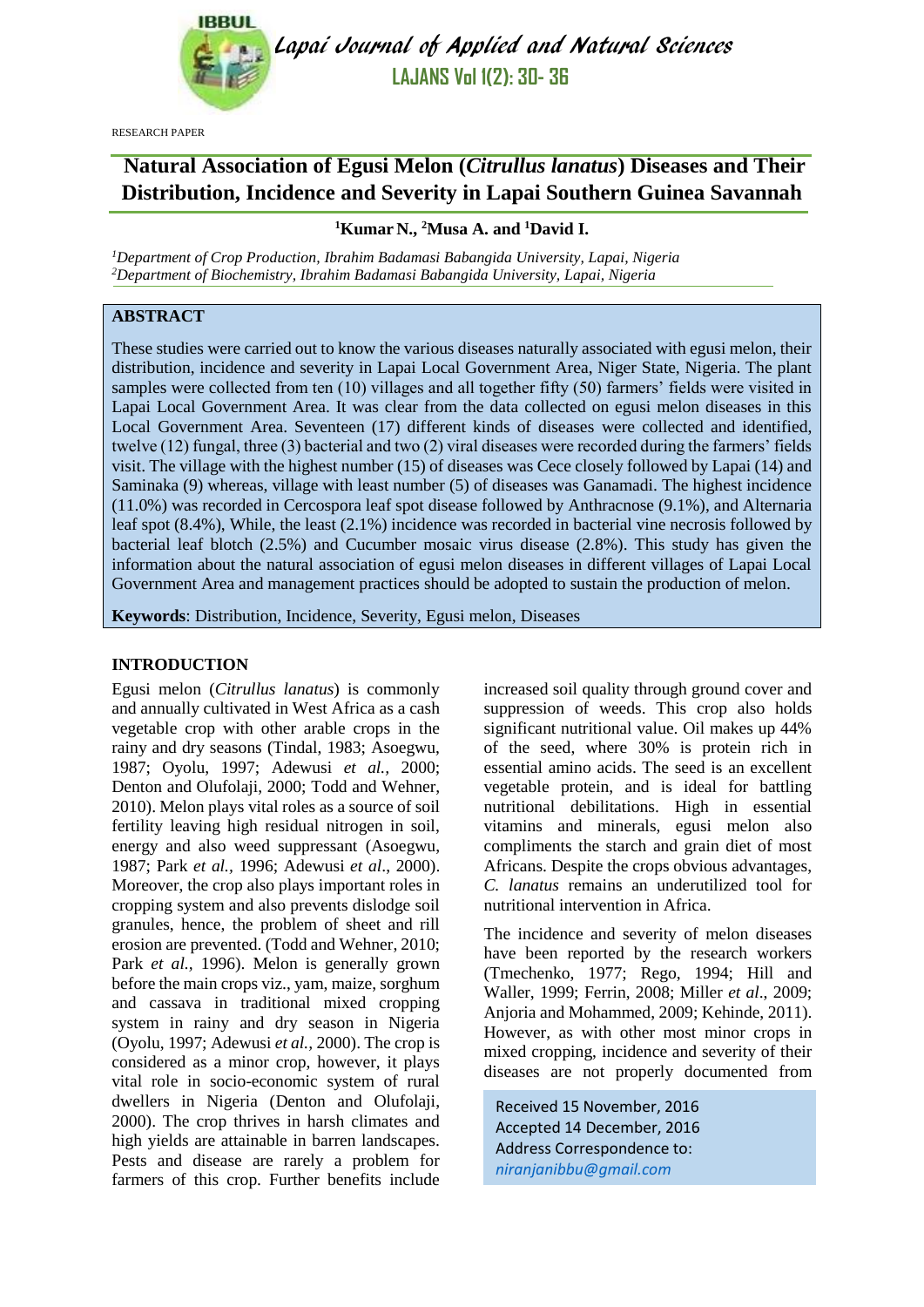ISSN: LAJANS 1(2):30-36 different Local Government Areas of Niger State. Moreover, such minor crops act as reservoir of pathogens and eventually these pathogens cause significant damages to main crops (Weber, 1973; Chienjina, 2006; Anjoria and Mohammed, 2009; Kehinde, 2011). Among the several kinds of pathogens of egusi melon, fungal pathogens were reported by Kehinde (2011). In other hand, melon seeds are sources of protein and oil and consumed in various forms by Nigerians (Oyolu, 1997). *C. lanatus* propagated entirely by seed. In the transitional zone of West Africa this crop is sown during the major rainy season between March and May. Here the soils are rich in organic matter with a high rainfall of 1,400 mm distributed April-October. Although seeds have been reported as important disease reservoirs (Neergaard, 1977; Anjoria and Mohammed, 2009) and many fungal pathogens are associated with these seeds. The associated pathogens cause serious damages to the crop qualitatively and quantitatively (Oyolu, 1997; Chienjina, 2006 Choi *et al*., 2010). These seed-borne pathogens can remain viable for longer period of time if the seeds are kept under good storage conditions until planting time. These pathogens may cause failure of the seeds to germinate or may infect the germinating seedlings and the mature plants, resulting in poor performance. Due to the fact that egusi melon crop is highly responsive to production inputs: its food and industrial uses are many. It is therefore, definitely a solution to hunger, which can salvage the famine population. Diseases of egusi melon can cause considerable economic losses due to direct damage to the crop, discoloration of leaves branches, off odours, taints, off flavours, reduced yield and loss of nutritive values. Some of the pathogens associated with diseases may produce toxin substances, which have toxic effect on both human and animals. Since diseases of egusi-melon crop cause mild to severe crop losses, therefore, there is an urgent need to identify the diseases and also find out associated causal organisms. Moreover, to know the incidence and severity of diseases of the crop, these are necessary for economical, ecofriendly and effective management of plant diseases. In view of the above facts the objectives of the present research work are find out the natural association of egusi melon diseases, their distribution, and (%) incidence and severity of egusi melon in ten (10) different

# **METHODOLOGY**

# **Experimental Site**

Fifty (50) egusi melon farmers' fields in ten (10) villages of Lapai Local Government Area (Lapai, Mawogi, Cece, Barugu, Saminaka, Takalafiya, Maraba, Birninmaza, Ganamadi and Takuti) were surveyed for the diseases associated with the crop, their distribution, incidence and severity. This lies at longitude  $9^0$ -02N and latitude  $6^0$ -34E of the equator. The area is located in the vegetative zone of Guinea Savannah middle belt of Nigeria. It has an average temperature of 23<sup>0</sup>C-34.4<sup>0</sup>C, minimum rainfall of 1073mm. The main occupation there is farming with much abundant land, only minority group go into trading.

#### **Natural Association of Diseases and Distribution**

From Lapai Local Government Area, ten (10) villages were selected for the studies. From each village five farmers' field were selected for the sampling of plant materials. For the data and sample collection, plants were observed randomly and zig-zag manner throughout the fields. In each field, 150 egusi-melon plants were taken into examine to find out their natural association of melon diseases, their distribution, incidence and severity. A total of 1699 infected plant were taken into consideration and parts of infected materials were collected in separate polythene bags and brought to the laboratory, Department of Crop production, Ibrahim Badamasi Babangida University, Lapai. However, for the proper identification of the causal agents of diseases culture media were prepared. Observations were made since the date of germination of egusi melon seed in farmers' fields and visits were made quarterly till harvesting of the egusi melon crops. With the help of several illustrated books on Method of Identifying Vegetable Diseases were taken into consideration for egusi melon diseases identification (Barnett and Hunter, 1988; Snowdow, 1990; Lucas, 1992; Rego, 1994; Buzi *et al.,* 2002; Alexopolus *et al.,* 2002; Agrios, 2005; Ferrin, 2008). For the identification of fungal species, culture growth, colony patterns, colony colour, hyphae, shape, size of spore and conidiophores were taken into consideration under the stereo-research microscope (Agrios,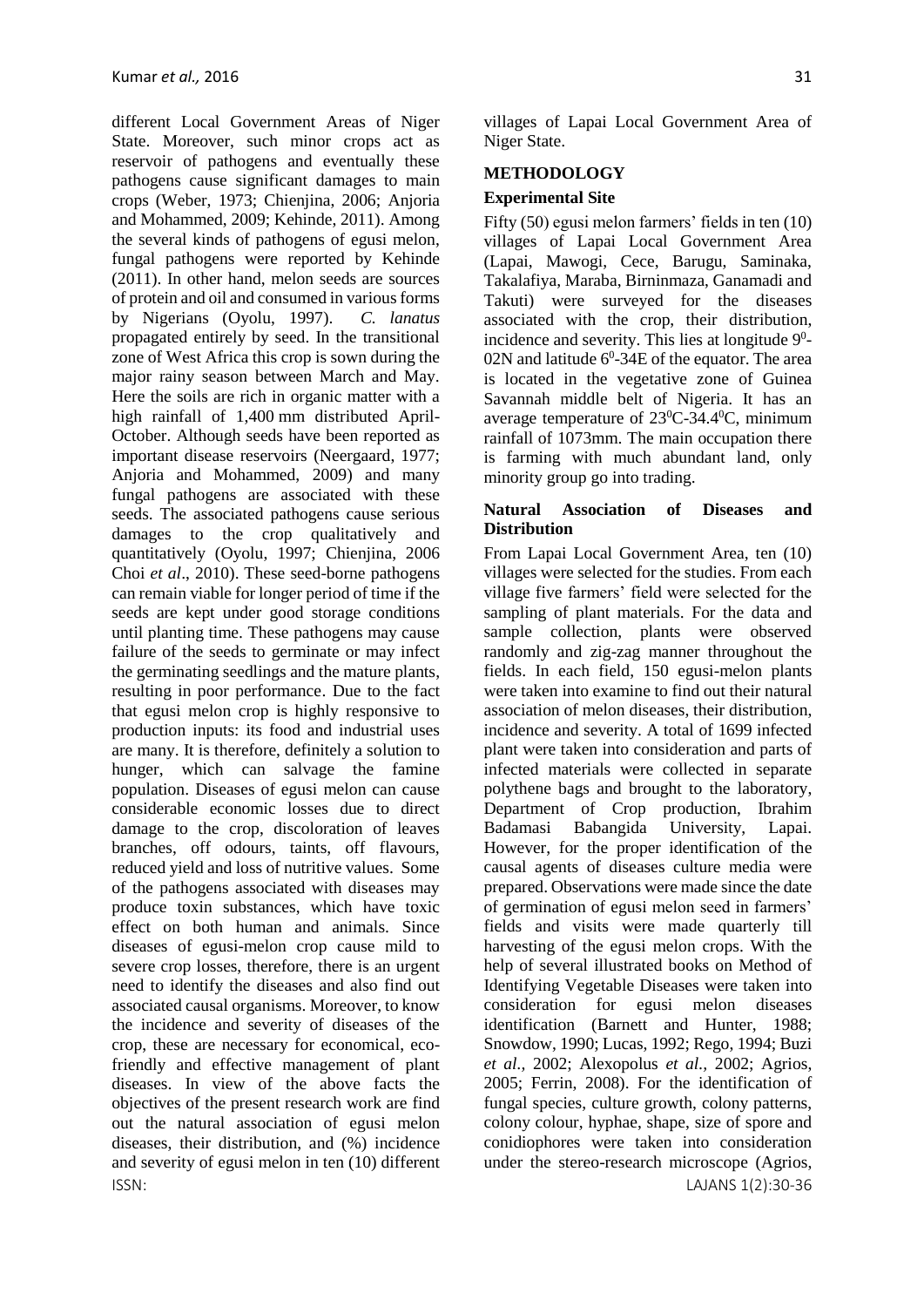2005). Isolation of plant pathogenic fungi from different parts of infected plants of egusi melon were done in potato dextrose agar (PDA) medium and also maintained by regular subculturing at interval of 10 days on PDA medium in Petri plates and in slant test tubes at low temperature (4-5°C). All media were sterilized in autoclaved at  $15 \text{ lbs/inch}^2$  pressure for  $20$ minutes. Each medium melted but cooled to  $50^{0C}$ were poured into several sterilized Petri-plates. When media in the Petri-plates were solidifying the fungal disc of 5mm diameters taken from edge of the fungus culture was transferred in the center of each Petri-plate. The Petri-plates were incubated at  $28\pm10^0$ C and observations were recorded on culture growth, colony patterns, colony colour, hyphae, shape, size of spore and conidiophores for proper identification of fungal species.

The compositions of media were as follows: Composition of Potato Dextrose Agar (PDA) Medium:

| Peeled potato                        | $= 200.0 g$ |  |  |  |
|--------------------------------------|-------------|--|--|--|
| Dextrose                             | $= 20.0 g$  |  |  |  |
| Agar-Agar                            | $= 20.0 g$  |  |  |  |
| Distilled water                      | $= 1000$ ml |  |  |  |
| Composition of Selective medium:     |             |  |  |  |
| MgSO <sub>4</sub> .7H <sub>2</sub> O | $= 0.20$ g  |  |  |  |
| K <sub>2</sub> HPO <sub>4</sub>      | $= 0.90$ g  |  |  |  |
| KC1                                  | $= 0.15$ g  |  |  |  |
| Glucose                              | $= 1.0 g$   |  |  |  |
| Chloramphenicol                      | $= 0.25$ g  |  |  |  |

Data collected during farmers' fields visit from different villages were calculated using percentage incidence and severity index.

Incidence of egusi melon diseases was calculated using the formula:

 $(%)$  Incidence =

 × 100

Severity index was used based on following index:

*0 = No infection (all leaf areas were spotless);* 

*1 = very slight infection (20% leaf areas were covered with spots)*

*2 = Light infection (40% leaf areas were covered with spots)* 

*3 = Moderate infection (60% leaf areas were covered with spots)* 

*4 = Heavy infection (80% leaf areas were covered with spots)* 

*5 = Very Heavy Infection (100% leaf areas were covered with spots)* 

#### **RESULTS**

The studies on natural occurrence of egusi melon diseases in ten (10) different villages of Lapai Local Government Area during 2014- 2015 are presented in Table (1) and Table (2) respectively. It was clearly shown from the data collected during survey of famers' fields showed natural associated of pathogen in egusi melon and occurrence of diseases and their distribution in different villages of Lapai Local Government Area. A total of 1699 egusi melon plants were infected with different kinds of pathogens. Seventeen (17) different kinds of diseases were identified, twelve (12) fungal, viz., three (3) bacterial and two (2) viral diseases were observed from the farmers' fields. (Table 1).

The distributions of egusi melon diseases from ten (10) villages in Lapai Local Government Area are presented in (Table 2). Among all the ten villages of Lapai Government Area visited the maximum diseases were found in Cece (15), closely followed by Lapai (14), Saminaka (9), whereas, the minimum (5) diseases were found in Ganamadi and followed by Maraba (6), Takuti (8) shown in (Table 2). In all the villages, it was observed that *Cercospora citrullina, Colletotrichum lagenarium and Alternaria cucumerina* were the most prominent and commonly found diseases, whereas *Cucumber mosaic virus, Acidovoraxarene subsp. citrulli and Erwinia spp.* were the least occurrence diseases found on the field as shown in (Table 2).

Estimation of (%) incidence and severity index of egusi melon diseases in ten villages of Lapai Local Government Area are presented in (Table 3). The maximum incidence (11.0%) was observed in *Cercospora* leaf spot followed by *Anthracnose* (9.1%), *Alternaria* leaf spot (8.4%) and leaf blight (8.2), whereas, the minimal incidence (2.1%) were observed in Bacterial vines necrosis closely followed by (2.5%) Bacterial fruit blotch and (2.8%), *Cucumber mosaic virus* disease (Table3). Moreover, the maximum severity of egusi melon was in *Cercospora* leaf spot diseases (3-5), followed by leaf blight, *Anthracnose* disease, vine wilt, damping off, Bacterial vines necrosis and yellow vine disease which scored (2-5), whereas,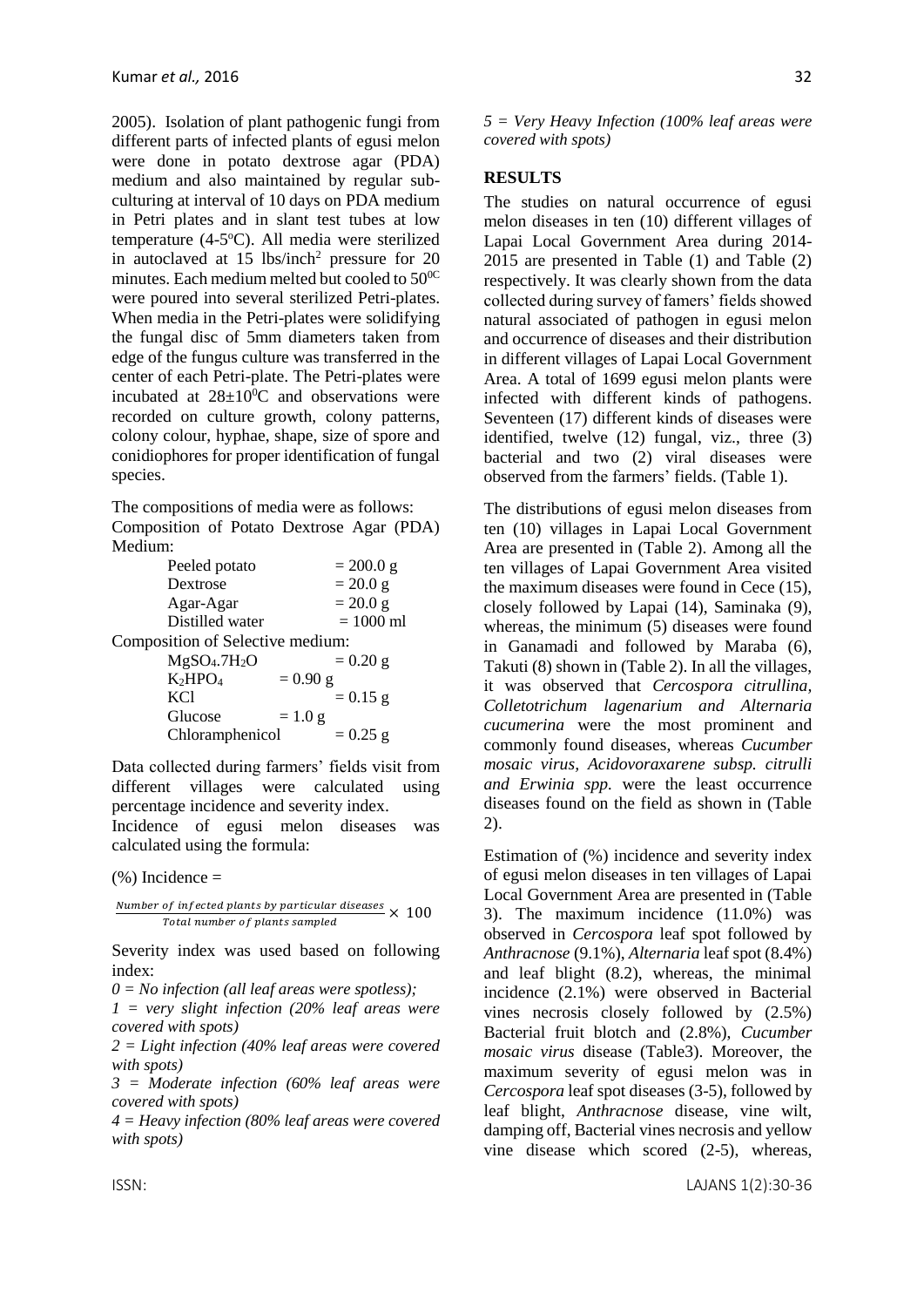minimum severity was in seed borne rot (1-2) and wet rot flower and fruit (1-3) (Table 3).

| S/N | <b>Diseases</b>               | Causal Organism                 |  |
|-----|-------------------------------|---------------------------------|--|
| 1   | Leaf blight                   | Didymella bryoniae              |  |
| 2   | Anthracnose disease           | Colletotrichum lagenarium       |  |
| 3   | Powdery mildew                | Erysiphe cucurbitarum           |  |
| 4   | Vine wilts                    | Fusarium oxysporum              |  |
| 5   | Fruit rot                     | Didymella bryoniae              |  |
| 6   | Alternaria leaf spot          | Alternaria cucumerina           |  |
| 7   | Cercospora leaf spot          | Cercospora citrullina           |  |
| 8   | Wet rot of flower and fruit   | Choanephora cucurbitarum        |  |
| 9   | Stem blight                   | Didymell abryoniae              |  |
| 10  | Downy mildew                  | Peronospora cucurbitarum        |  |
| 11  | Damping off                   | Macrophomina phaseolina         |  |
| 12  | Cucumber mosaic virus Disease | Cucumber mosaic virus           |  |
| 13  | Melon mosaic virus Disease    | <i>Mosaic virus</i>             |  |
| 14  | Seed-borne rot                | Aspergillus niger               |  |
| 15  | Bacterial fruit blotch        | Acidovoraxarene subsp. citrulli |  |
| 16  | Bacterial vines necrosis      | Erwinia spp.                    |  |
| 17  | Yellow vine disease           | Phloem limited bacterium        |  |

Table 1: Natural association of diseases on egusi-melon and their causal organisms in ten (10) different village of Lapai Local Government Area.

| Table 1: Natural association of diseases on egusi-melon and their causal organisms in ten (10) different |  |
|----------------------------------------------------------------------------------------------------------|--|
| village of Lapai Local Government Area.                                                                  |  |

| S/N            | Diseases                      | Causal Organism                 |  |
|----------------|-------------------------------|---------------------------------|--|
| 1              | Leaf blight                   | Didymella bryoniae              |  |
| 2              | Anthracnose disease           | Colletotrichum lagenarium       |  |
| 3              | Powdery mildew                | Erysiphe cucurbitarum           |  |
| $\overline{4}$ | Vine wilts                    | Fusarium oxysporum              |  |
| 5              | Fruit rot                     | Didymella bryoniae              |  |
| 6              | Alternaria leaf spot          | Alternaria cucumerina           |  |
| 7              | Cercospora leaf spot          | Cercospora citrullina           |  |
| 8              | Wet rot of flower and fruit   | Choanephora cucurbitarum        |  |
| 9              | Stem blight                   | Didymell abryoniae              |  |
| 10             | Downy mildew                  | Peronospora cucurbitarum        |  |
| 11             | Damping off                   | Macrophomina phaseolina         |  |
| 12             | Cucumber mosaic virus Disease | Cucumber mosaic virus           |  |
| 13             | Melon mosaic virus Disease    | <i>Mosaic virus</i>             |  |
| 14             | Seed-borne rot                | Aspergillus niger               |  |
| 15             | Bacterial fruit blotch        | Acidovoraxarene subsp. citrulli |  |
| 16             | Bacterial vines necrosis      | Erwinia spp.                    |  |
| 17             | Yellow vine disease           | Phloem limited bacterium        |  |

 $\overline{a}$ 

 $\overline{a}$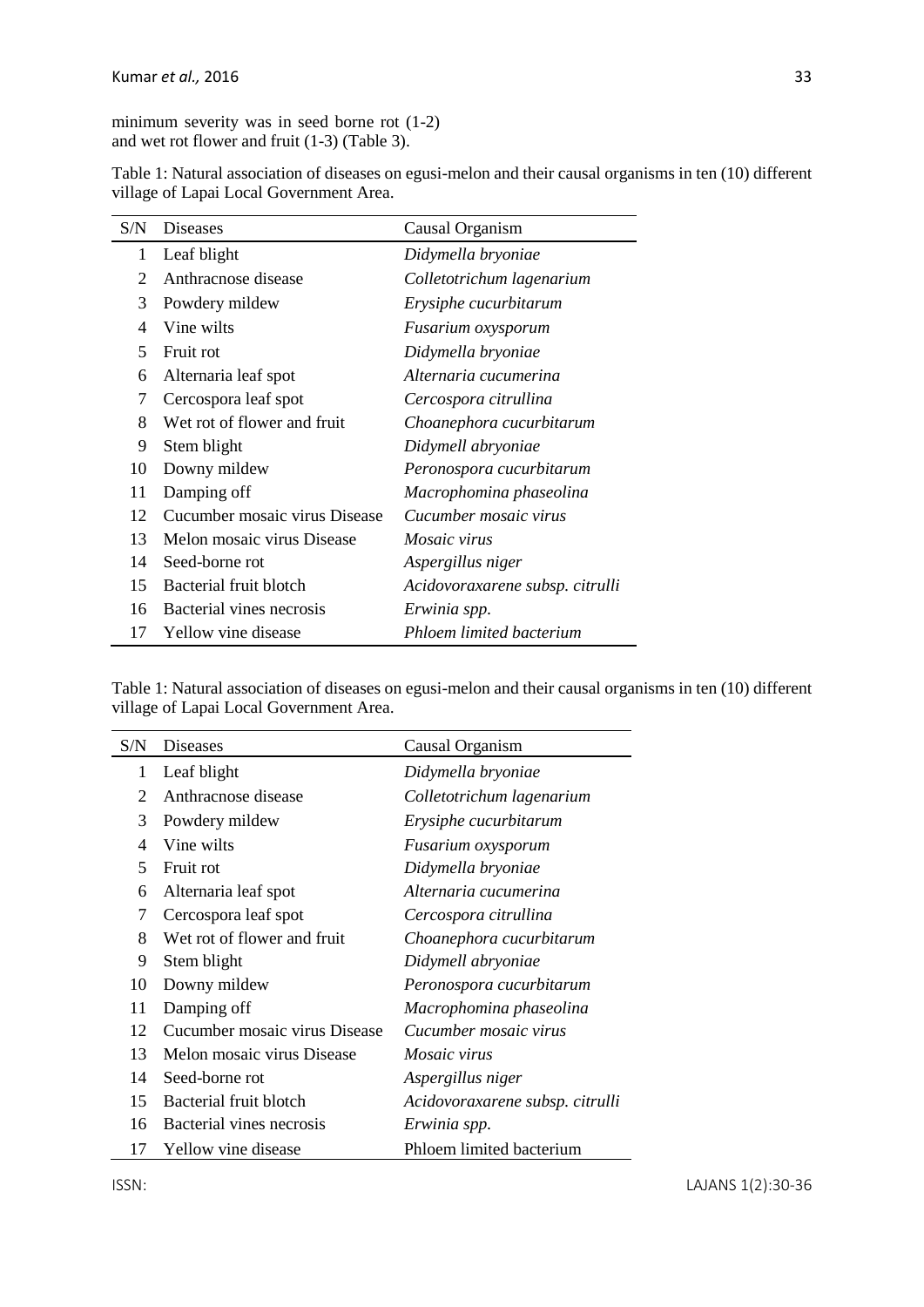| S/N            | <b>Diseases</b>               | No. of infected<br>plants | Incidence<br>$(\%)$ | Severity<br>$(0-5)$ |
|----------------|-------------------------------|---------------------------|---------------------|---------------------|
| 1              | Leaf blight                   | 141                       | 8.2                 | $02-May$            |
| 2              | Anthracnose disease           | 156                       | 9.1                 | $02$ -May           |
| 3              | Powdery mildew                | 108                       | 6.3                 | $01-Apr$            |
| $\overline{4}$ | Vine wilts                    | 118                       | 6.9                 | $02$ -May           |
| 5              | Fruit rot                     | 127                       | 7.4                 | $01-May$            |
| 6              | Alternaria leaf spot          | 144                       | 8.4                 | $02-May$            |
| 7              | Cercospora leaf spot          | 188                       | 11                  | $03-May$            |
| 8              | Wet rot of flower and fruit   | 101                       | 5.9                 | 01-Mar              |
| 9              | Stem blight                   | 79                        | 4.6                 | $02-Apr$            |
| 10             | Downy mildew                  | 83                        | 4.8                 | $01-Apr$            |
| 11             | Damping off                   | 65                        | 3.8                 | $02$ -May           |
| 12             | Cucumber mosaic virus Disease | 49                        | 2.8                 | $02-Mar$            |
| 13             | Melon mosaic virus Disease    | 92                        | 5.4                 | $02-Apr$            |
| 14             | Seed-borne rot                | 74                        | 4.3                 | $01$ -Feb           |
| 15             | Bacterial fruit blotch        | 43                        | 2.5                 | $02-Mar$            |
| 16             | Bacterial vines necrosis      | 37                        | 2.1                 | $02$ -May           |
| 17             | Yellow vine disease           | 94                        | 5.5                 | $02$ -May           |
|                | Total                         | 1699                      |                     |                     |

Table 3: Estimation of incidence and severity of egusi-melon diseases from ten (10) different villages of Lapai Local Government Area.

### **DISCUSSION**

The observations on the distribution, (%) incidence and severity of egusi melon diseases in different villages of Lapai Local Government Area showed the occurrence of egusi melon diseases. Some of the diseases were fungal, bacterial and viral diseases. The present work was similar to the work reported by (Kehinde et *al*., 2011; Anjori and Mohammed, 2009). Kehinde *al.* (2011) reported that fungal, bacterial and viral diseases were recorded in egusi melon farms from the five states Oyo, Osun, Ondo and Ogun which support the present work. From fungal diseases *Cercospora citrullina, Colletotrichum lagenarium and Alternaria cucumerina* were prominent on farmers' egusi melon field.

The distribution and occurrence of egusi melon diseases were high in five villages; Cece, Lapai, Saminaka, Takalafiya and Mawogi, Although, Cece had the highest infection, and it might be due to the poor management of the egusi melon crops by the farmers. However, the incidence of diseases was least in village Ganamadi, which may be due to the proper management of cropping system in the village. It was apparent from the observations that the incidences of some of egusi melon diseases such *Cescospora* leaf spot (11.0%), *Anthracnose* (9.1%), Alternaria leaf spot (8.4%) and leaf blight (8.2%) were high as compare to other diseases.

Similarly, the severity of some of diseases such as Cercospora leaf spot, Anthracnose disease, Alternaria leaf spot and leaf blight of egusi melon disease was maximum. It may be due to climatic factors especially temperature which prevailed at Lapai Local Government Area during the present studies. Temperature and humidity are the most important factors, which affect the occurrence, incidence and development of many diseases (Agrios, 2005; Adewusi *et al.,* 2006). It was observed that the severity of fungal diseases were more severe on farmers field visits. This finding supports the results of Kehinde (2011) that reported in Sub-Saharah African country like Nigeria there are high incidence of fungal diseases.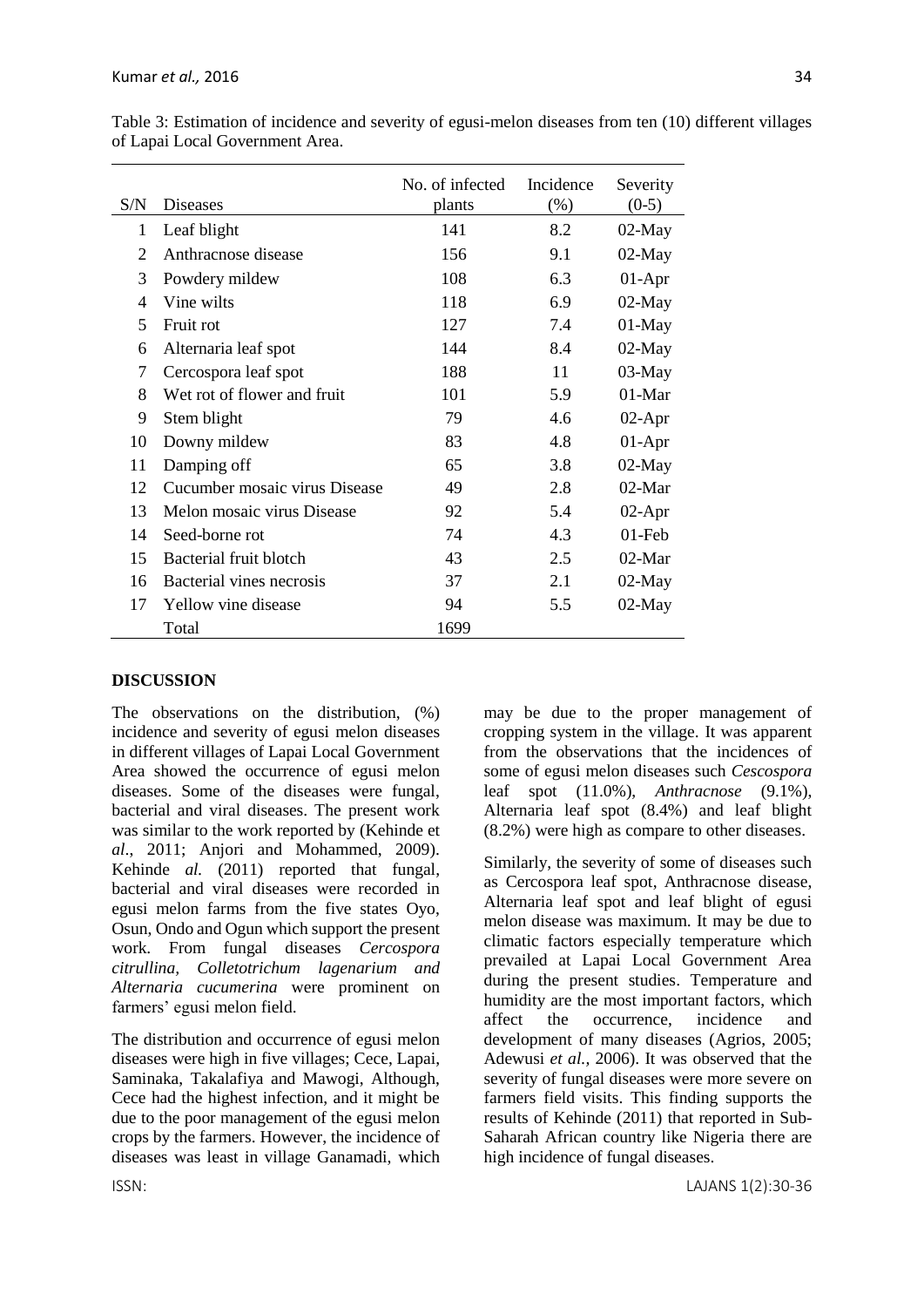#### **Conclusion**

The present research shows clearly that substantial numbers of egusi melon diseases in different villages of Lapai Local Government Area were recorded. Some of these diseases were common in the villages of Lapai Local Government Area. Egusi melon pants were prone to diseases which can lead to crop loss. However, since this is preliminary research work, further studies are needed so that the diseases can be properly managed.

#### **REFERENCES:**

Adewusi, H.G., Ladipo, D.O., Sarumi, M.B. and Vodouhe, R. (2000). Egusi production, utilization and diversity in Nigeria. In : Agronomy in Nigeria. Polygraphics venture Ltd Ibadan. Pp.94-100

Agrios, G.N. (2005). Plant Pathology, Fifth edition .Elsevier, Academic Press,USA.pp

Alexopoulous, C.J., Mims, C.W. and Blackwell, M. (2002). Introductory Mycology.  $4<sup>th</sup>$  edition John Wiely & Son, INC 869pp.

Anjorin, S.T. and Mohammed, S.A. (2009). Effect of seed borne fungi on Germination and seedling Growth of water melon (*Citrullus lanatus*). *Journal of Agric .Sco. Sci:* 5: 77-80

Asoegwu, S.N. 1987. Tillage effects of egusi melon (*Coloncynthis citrusllus* L.) production in Nigeria. Proc. of the  $12<sup>th</sup>$  annual conf. Hort. Soc. Ppg84-91

Barnett and H.L, Hunter B.B 1988. Illustrated Genera of imperfect Fungi. Burgress publishing Co., minneopolis, USA. p218.

Buzi, A., Chilosi, G., Magro, P. (2002). Principal diseases afflicting melons. Cultureprotette, 31(9): 31-45.

Chienjina, N.V. (2006). Studies on seed-borne pathogens of some Nigerians melons. *Journal of Agriculture, food, environment and extension,* 5: 13-16.

Choi, Y., Choi, J.N., Choi,. C.D.,Shammar, P.K. and Lee, W.H. (2010). Identification and characterization of the causal organism of gummy stem blight in the muskmelon (*Cucumis melon* L.). *Mycobiology* 38 (3): 166-170.

Denton, O.A. and Olufolaji, A.O. (2000). Nigeria most important vegetable crops. In Agronomy in Nigeria Polygraphics venture Ltd. Ibadan P.32

Ferrin, D.M. (2008). Foliar diseases of water melon. Louisiana Plant Pathology Diseases identification and management series. http/www.isuagcenter.isu.edu. Retrieved February 10, 2011

Hill, D.S and waller, J.M. 1999. Pest and diseases of tropical crops.Vol.2. Field Handbook. Pearson Education ltd. England. 2: 172-178.

Kehinde I.A. (2011). A survey of fungal pathogen associated with Egusi melon (*Citrullus lanatus*) in Southern Western Nigeria. *Journal of Natural Sciences Engineering and Technology* 10(1): 1-3.

Lucas, B.G., Campbell C.L. and Lucas, L.T. (1992). Introduction to plant disease: identification and management  $(2<sup>nd</sup>$  edition). An AVI Book chapman and hill an international

Thompson publishing company New York. Pp. 204-240

Miller, S.A., Rowe, R.C. and Riedel, R.M. (2009). Gummy stem blight and black rots of cucurbits Ohio State University Extension Fact Sheet HYG 3126-96 ohioonline.osu.edu/hygfact3000/3126.html.

Neergaard, P. (1977). Seed pathology. Vol. 1 John Wiley and sons. New York, 839pp.

Oyolu, C. (1977). A qualitative and quantitative study of seed types in egusi (*Colocynthis citrullus* L.). *Tropical science*, 19: 51-61.

Park, S.D., Kwon, T.Y., Lim, Y.S., Jung, K., Choic, B.S. (1996). Disease survey in melon, water-melon and cucumber with different successive cropping under vine/house conditions. *Korean J. Pathol* 12(4): 428-431

Rego A.M. (1994). Diseases caused by fungi on cucurbitaceous. *Informe-agroprecariobelohorizonte* 17 (182): 48-54.

Snowdow, A.L. (1990). A colour Atalas of Postharvest Diseases and Disorders of Fruits and Vegetables. Wolfe Scientific Ltd. London, 302pp.